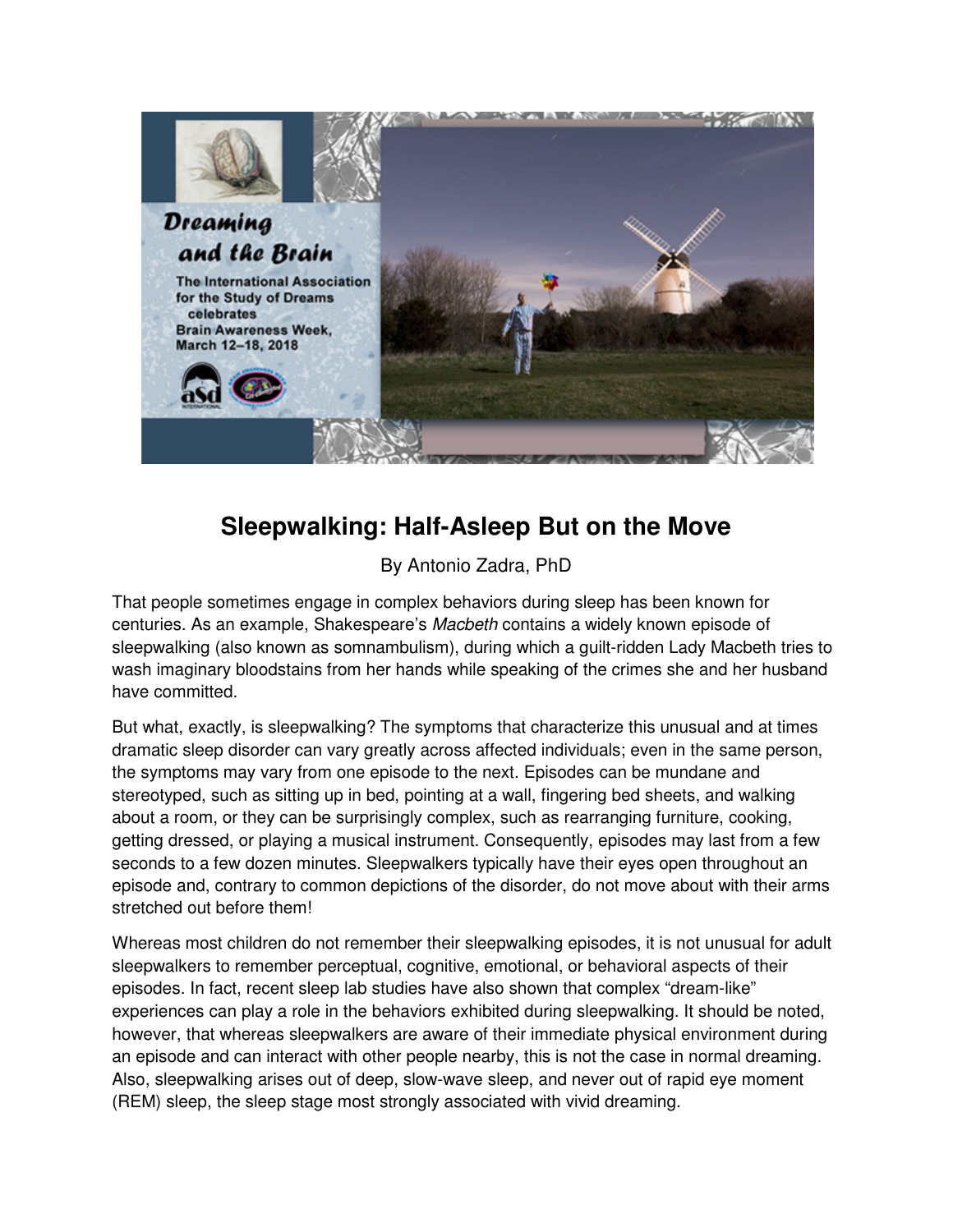Sleepwalking is more common in childhood than in adulthood, but childhood somnambulism is typically benign (and nonviolent) and usually does not require any intervention. The peak incidence of sleepwalking (approximately 29% of children sleepwalk) appears around 11 to 12 years of age, before rapidly decreasing during adolescence. Sleepwalking affects 2% to 4% of the general adult population, and is associated with considerable harm potential, including placing oneself in dangerous situations (for example, running into walls and furniture, trying to escape imaginary threats, leaving one's house), destroying property, and having episodes result in serious injuries to the sleeper, bed partner, or others. In fact, a history of aggressive and/or injurious behavior during sleep is what leads a strong majority of adult sleepwalkers to consult a medical specialist.

Among the general factors known to contribute to the occurrence of sleepwalking, genetics appears to play a key role. About 80% of somnambulistic patients have at least one family member affected by this disorder, and the prevalence of somnambulism is higher in children of parents with a history of sleepwalking. One study of more than 300 pairs of twins found that monozygotic (identical) twins are concordant for the disorder six times as often as dizygotic (nonidentical) twins.

We now know that during somnambulistic episodes, some regions of the sleepwalker's brain are awake while others are still fast asleep. The sleeping parts include the associative cortices, which help us integrate visual, auditory, and other sensory stimuli into our conscious experience; their deactivation is typical of sleep. At the same time, networks in the motor cortex and – in the limbic system deeper in the brain – the cingulate cortex are activated; that's typical not of

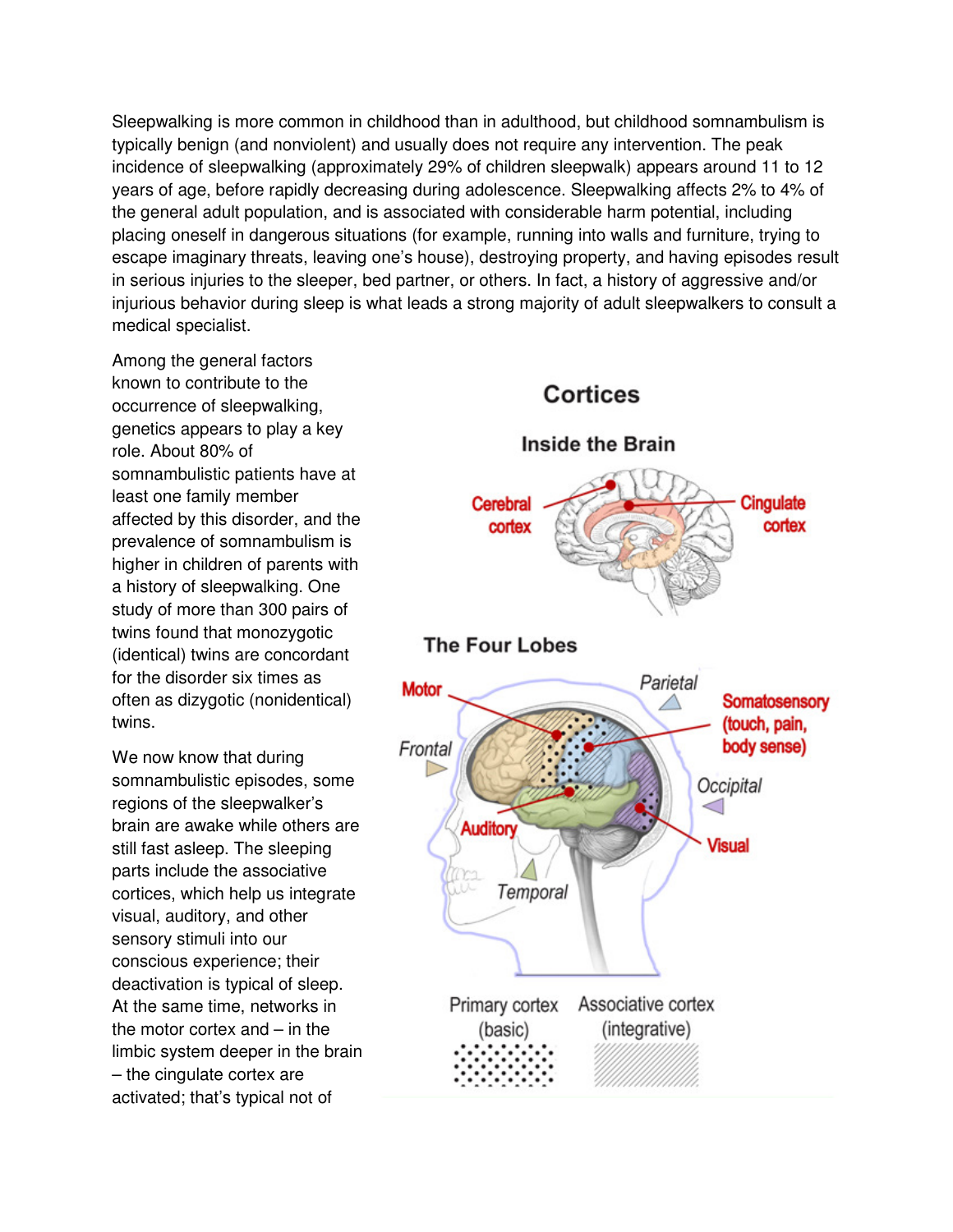sleep but of emotionally guided motor behavior (movement) during wakefulness. It is this coexistence of deep sleep and wakefulness that explains the unusual mental state in which sleepwalkers find themselves.

Treatment for sleepwalking is unnecessary when the episodes are benign and not associated with potential injury. In this case, reassuring the patient and his or her family about the benign nature of the episodes and demystifying the events is often sufficient. In addition, while stressors can precipitate sleepwalking in predisposed individuals, it is important to note that sleepwalking is not a sign of deep-seated anxiety or other forms of mental illness. However, attention should be paid to potential precipitating factors, such as sleep deprivation, stress, and environmental disturbances that may fragment sleep, so that such factors can be avoided.

For patients with a history of more agitated, less benign somnambulism, precautions should be taken to ensure a safe sleep environment. Preventative measures can include the removal of obstructions in the bedroom, securing windows, arranging for the sleepwalker to sleep on the ground floor, installing locks or alarms on outside doors, covering windows with heavy curtains, using a nightlight, placing barriers in stairways, and removing all sharp or otherwise dangerous objects.

Controlled clinical trials for the treatment of somnambulism are lacking. Hypnosis (including selfhypnosis) has been found to be effective in both children and adults presenting with chronic sleepwalking. Relaxation exercises, such as autogenic training or progressive muscle relaxation, if carried out regularly before bedtime, can also help decrease the number of episodes.

In children, the preferred treatment for somnambulism consists of a behavioral technique called anticipatory or scheduled awakening. Parents keep a diary of their child's episodes and determine the approximate time at which the episodes typically occur. They will then awaken their child about 15 to 20 minutes before the episode's typical time of occurrence, every day for one month. This simple intervention can yield rapid and lasting results, possibly by reducing a build-up of deep sleep early in the night, a condition that can give rise to episodes in predisposed children.

Sleepwalking in adults can also be triggered by a primary sleep disorder such as sleep apnea. In these cases, treatment of the primary sleep disorder often results in the alleviation of sleepwalking.

Pharmacological treatments, such as benzodiazepines, should be considered only if the behaviors are very frequent (every night or even several times a night), hazardous, or extremely disruptive to the bed partner or other household members. However, pharmacotherapy does not always result in adequate control of sleepwalking. It is recommended that treatment approaches always include instructions on sleep hygiene (habits that contribute to sleeping well), avoidance of sleep deprivation, and stress management.

.....................................................................................................................................................

© 2018 Antonio Zadra. Antonio Zadra, PhD, is a professor of psychology at the Université de Montréal (Canada) and director of the university's Dream Laboratory. He leads a research